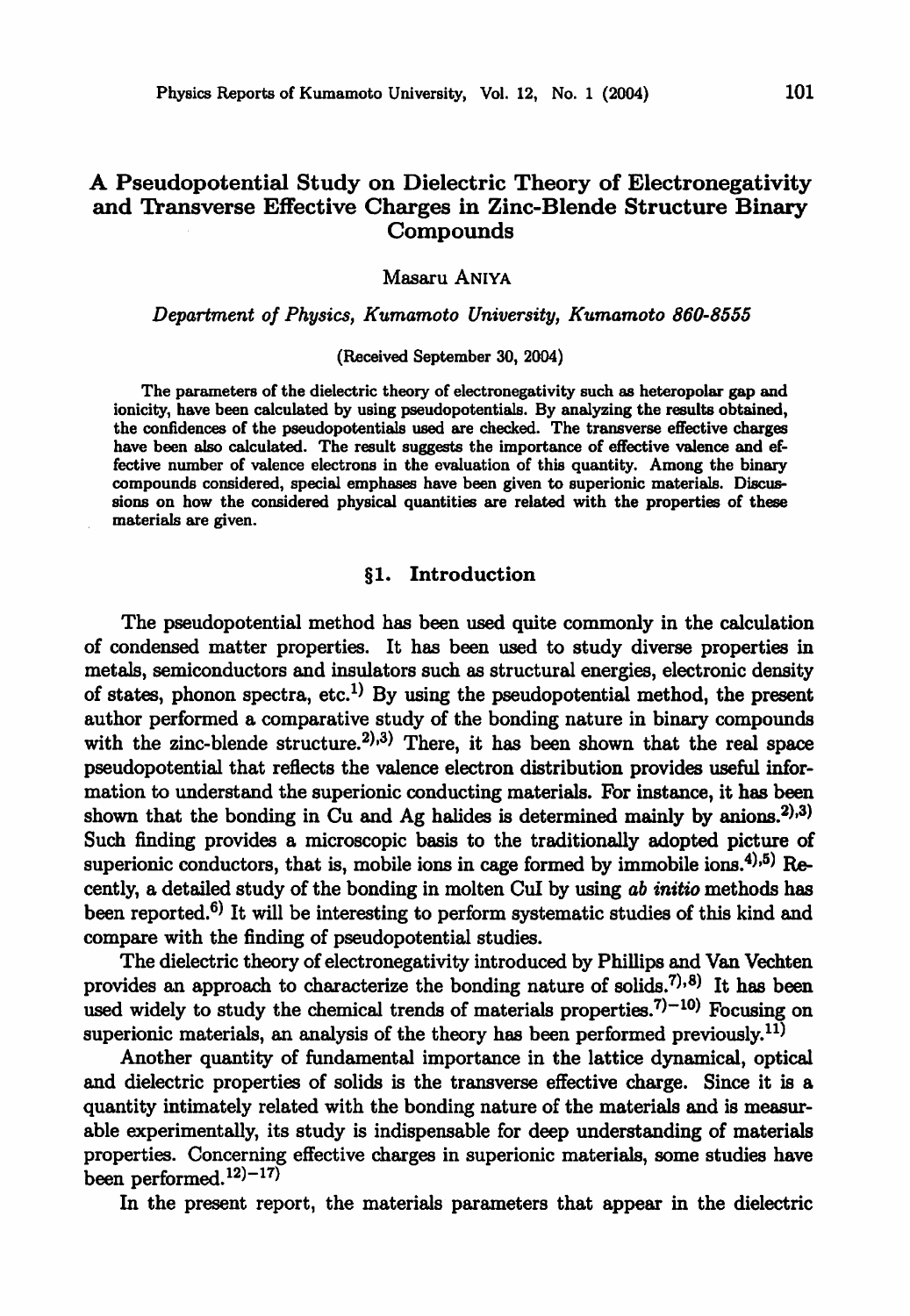## 102 M. Aniya

theory of electronegativity and the transverse effective charges are calculated by applying the relationships obtained from an analysis of the pseudopotentials.<sup>3)</sup> From the result of the calculation, the confidence of the pseudopotentials<sup>2),3),18)</sup> and the method<sup>2),3),19)</sup> used previously are checked.

#### §2. Real space pseudopotential

The real space pseudopotential  $V_p(r)$  is given by<sup>2),3),19)</sup>

$$
V_{\rm p}(r) = \left(\frac{1}{N_{\alpha}}\right) \sum_{\alpha} \sum_{\mathbf{G}} S_{\alpha}(\mathbf{G}) V_{\alpha}(\mathbf{G}) \exp(i\mathbf{G} \cdot \mathbf{r}) \quad , \tag{2.1}
$$

where

$$
S_{\alpha}(G) = \exp(-iG \cdot \tau_{\alpha}) \tag{2.2}
$$

is the structure factor and

$$
V_{\alpha}(G) = \left(\frac{N_{\alpha}}{\Omega}\right) \int dr' v_{\alpha}(r') \exp(-iG \cdot r')
$$
 (2.3)

is the pseudopotential form factor associated with the  $\alpha$ -atom.  $N_{\alpha}$  is the number of basis atoms,  $\Omega$  is the primitive unit cell volume and  $\tau_{\alpha}$  is the basis vector of the  $\alpha$ -atom. Eq. (2.1) gives a simple scheme for obtaining the crystal pseudopotential in real space for any crystal structure and material desired, provided one has set of form factors  $v_{\alpha}(G')$  and the lattice constant for the crystal of interest. A representative behavior of the real space pseudopotential  $V_p(r)$ , reported previously<sup>3)</sup> is shown in Fig. 1. Since  $V_p(r)$  reflects the valence electron distribution, the piling up of valence electrons between Ge (Ga, Zn, Cu) at  $-d/8$  and Ge (As, Se, Br) at  $d/8$  is evident. Here, d is the magnitude of the body diagonal in the zinc-blende structure. From Fig. 1, it is also noted that the potential well is displaced towards the electronegative element As (Se, Br). Moreover, the potential well becomes deeper as the compound increases its ionic character. Between Ge (Ga, Zn, Cu) at d/S and Ge (As, Se, Br) at 7d/8, a positive value of  $V_p(r)$  is observed, suggesting that the valence electrons will tend to avoid this region. The positive values of  $V_p(r)$ between  $d/8$  and  $7d/8$  can be understood by the presence of antibonding orbitals in this region. Conversely, the presence of bonding orbitals gives minimum in the pseudopotential observed between  $-d/8$  and  $d/8$ .<sup>2)</sup>,<sup>3)</sup>

## §3. Parameters of the dielectric theory of electronegativity

By analyzing the real space pseudopotentials used in previous studies, $^{2),3}$ ) the following two relations have been found.

$$
V_{\rm p}(r_c) = 2.59E_{\rm h} + 0.95 \t{3.1}
$$

$$
V_{\rm p}(r_c)/V_{\rm pm} = -0.96f_{\rm i} + 0.96 \quad , \tag{3.2}
$$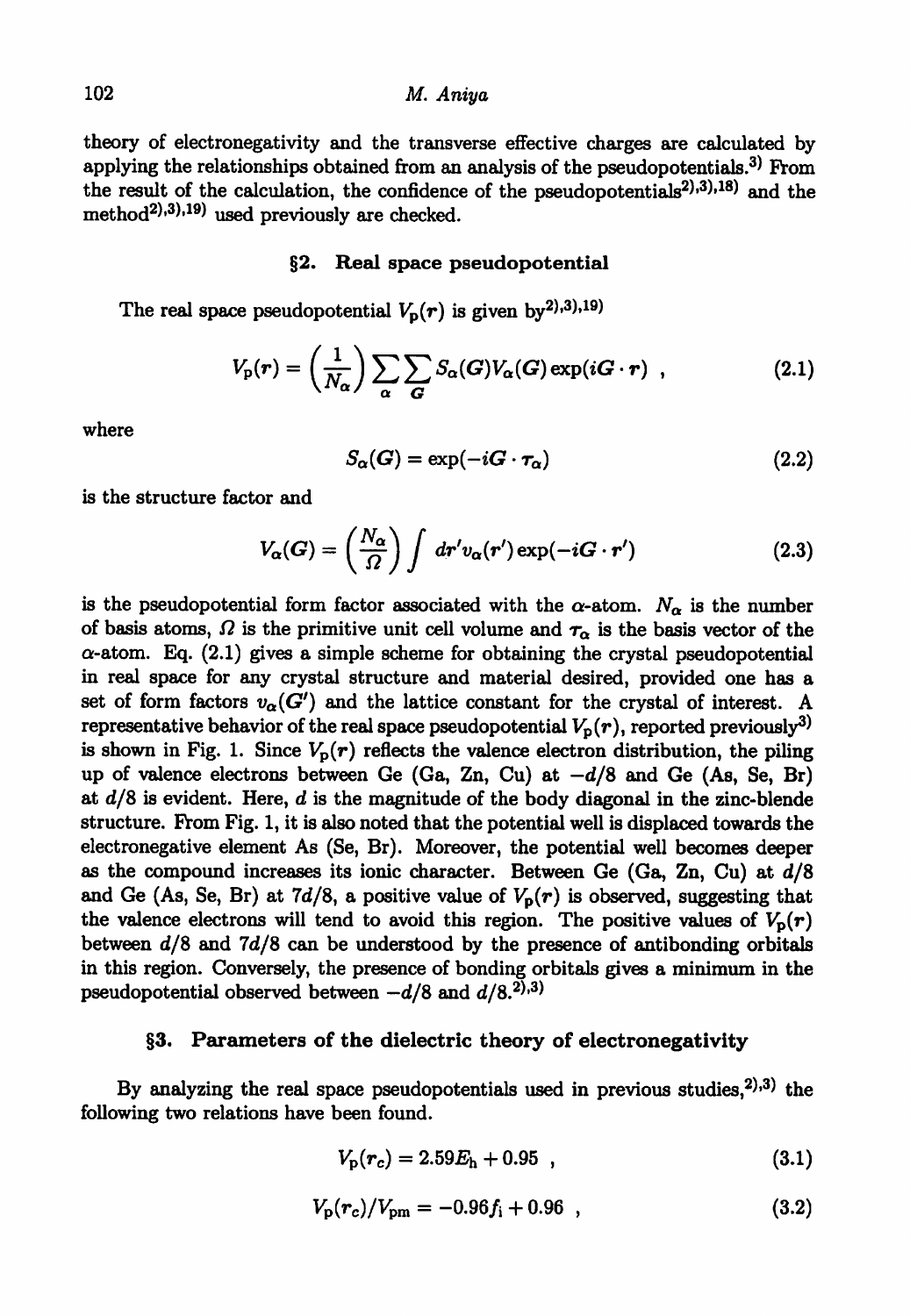

Fig. 1. Pseudopotential  $V_p(r)$  along the [111] axis for Ge, GaAs, ZnSe and CuBr in the zinc-blende structure.

where  $V_p(r_c)$  is the real space pseudopotential at mid point along the body diagonal in the zinc-blende structure,  $V_{\text{pm}}$  is the magnitude of the minimum value of the pseudopotential,  $E_h$  and  $f_i$  are the heteropolar gap and ionicity in the Phillips theory,<sup>7)</sup> respectively.

Eq.  $(3.1)$  indicates that the values of the positive plateau observed in Fig. 1 are related with the homopolar gap. In other words, it is related with the symmetric part of the interatomic interactions.<sup>20)</sup> The homopolar gap depends only on the bond length.<sup>7)</sup> Since the bond length of the four compounds of Fig. 1 are almost the same,<sup>21)</sup> the nearly constancy of  $V_p(r)$  between  $d/8$  and 7d/8 observed in Fig. 1 is in harmony with the relation given in Eq. (3.1). The effects of bond length variation on the behavior of  $V_p(r)$  has been studied previously.<sup>22)</sup>

Eq. (3.2) gives the relation between the characteristics of the real space pseu dopotential and the Phillips ionicity. A possible origin of the superionic behavior in AB type zinc-blende structure compounds has been discussed based on the quantities appearing in Eq.  $(3.2).^{2}$ , 3), 22)

Eqs. (3.1) and (3.2) give the average relation. It will be interesting to see to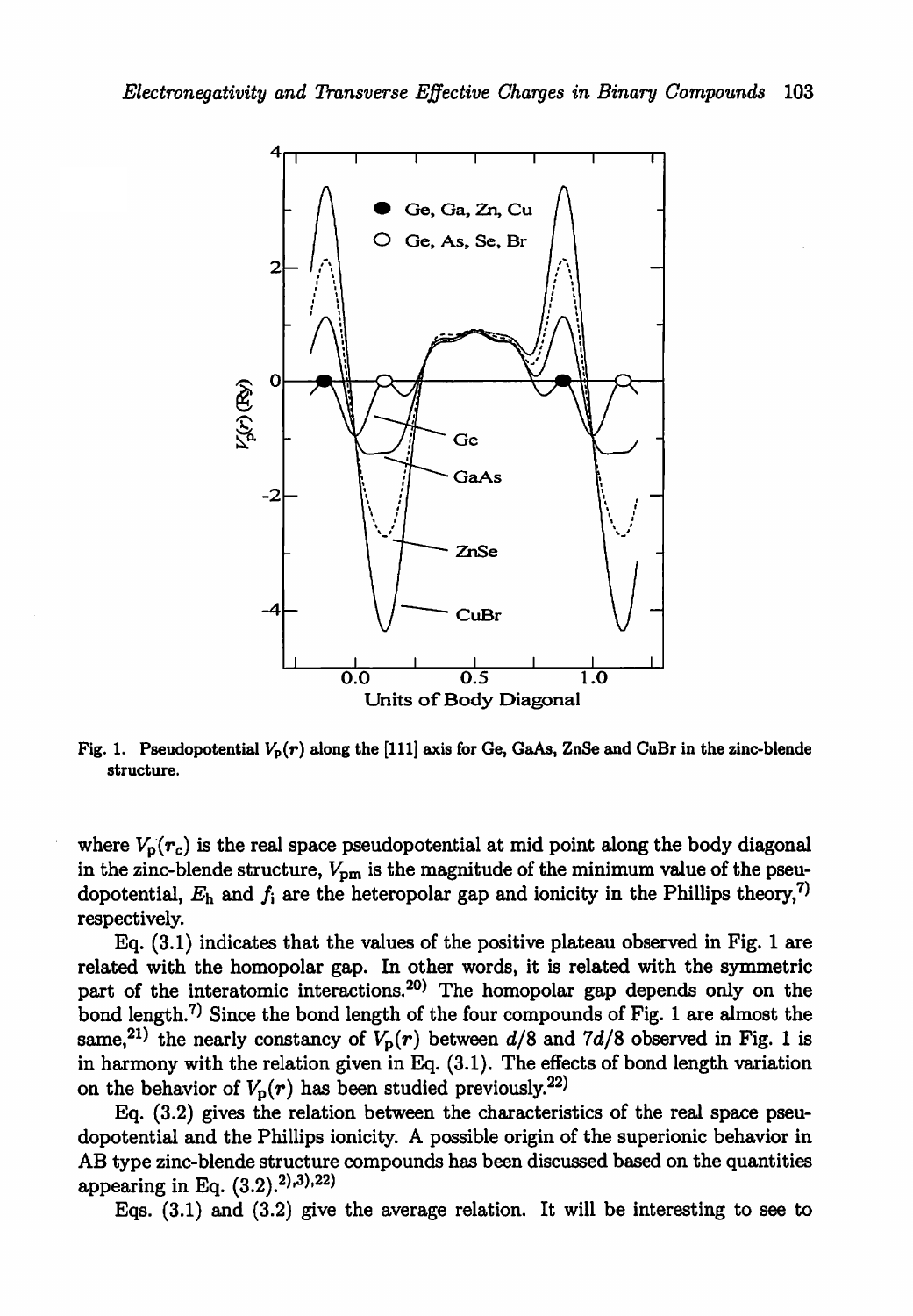## 104 M. Aniya

Table I. Materials parameters used and calculated in the analysis. Real space pseudopotentials at mid point of the body diagonal in the zinc-blende structure,  $V_p(r_c)$ . Magnitude of the minimal value of the pseudopotential in real space,  $V_{\text{pm}}$ . Symmetrical part of the pseudopotential at  $G = (2,2,0)$  in the reciprocal space,  $V_s(220)$ . Homopolar gap,  $E_h$ . Calculated  $f_i$  and Phillips  $f_1^{\text{Ph}}$  ionicity. Calculated  $Z_T$  and experimental  $Z_T^{\text{Exp}}$  transverse effective charge. The effective charges are normalized by the value of elementary charge.

| Material    | $V_p(r_c)$<br>(Ry) | $V_{\rm pn}$<br>(Ry) | $V_{\rm s}(220)$<br>(Ry) | $E_{\rm h}$<br>(eV) | ſi    | $f_i^{\mathrm{Ph}}$ | $Z_T$ | $Z_T^{\text{Exp}}$ |
|-------------|--------------------|----------------------|--------------------------|---------------------|-------|---------------------|-------|--------------------|
| Si          | 0.991              | 1.030                | 0.054                    | 4.77                | 0.013 | 0                   |       |                    |
| Ge          | 0.858              | 0.952                | 0.026                    | 4.31                | 0.028 | 0                   |       |                    |
| Sn          | 0.463              | 0.701                | 0.012                    | 3.06                | 0.033 | $\bf{0}$            |       |                    |
| AIP         | 1.070              | 1.370                | 0.060                    | 4.72                | 0.265 | 0.307               | 2.03  | 2.28               |
| AlAs        | 0.930              | 1.352                | 0.039                    | 4.38                | 0.305 | 0.274               | 1.94  | 2.30               |
| <b>AISb</b> | 0.700              | 1.011                | 0.031                    | 3.53                | 0.237 | 0.250               | 1.59  | 1.93               |
| GaP         | 0.979              | 1.191                | 0.042                    | 4.73                | 0.153 | 0.327               | 1.08  | 2.04               |
| GaAs        | 0.890              | 1.272                | 0.024                    | 4.32                | 0.271 | 0.310               | 1.54  | 2.16               |
| GaSb        | 0.715              | 0.953                | 0.021                    | 3.55                | 0.187 | 0.261               | 1.11  | 2.15               |
| InP         | 0.749              | 1.239                | 0.018                    | 3.93                | 0.314 | 0.421               | 1.69  | 2.55               |
| inAs        | 0.701              | 1.594                | 0.005                    | 3.67                | 0.499 | 0.357               | 2.27  | 2.53               |
| InSb        | 0.667              | 1.050                | 0.010                    | 3.08                | 0.351 | 0.321               | 1.78  | 2.42               |
| ZnS         | 0.962              | 2.450                | 0.033                    | 4.82                | 0.581 | 0.623               | 1.80  | 2.15               |
| ZnSe        | 0.921              | 2.707                | 0.015                    | 4.29                | 0.660 | 0.630               | 1.87  | 2.03               |
| ZnTe        | 0.791              | 1.812                | 0.023                    | 3.59                | 0.568 | 0.609               | 1.75  | 2.00               |
| CdS         | 0.784              | 2.860                | 0.001                    | 3.97                | 0.700 | 0.685               | 1.87  | 2.27               |
| CdSe        | 0.713              | 3.087                | $-0.012$                 | 3.61                | 0.745 | 0.699               | 1.88  | 2.25               |
| CdTe        | 0.709              | 2.171                | 0.002                    | 3.08                | 0.686 | 0.717               | 1.84  | 2.35               |
| CuCl        | 0.950              | 4.145                | 0.022                    | 4.83                | 0.752 | 0.746               | 1.00  | 1.12               |
| CuBr        | 0.888              | 4.372                | 0.005                    | 4.14                | 0.796 | 0.735               | 1.00  | 1.49               |
| Cul         | 0.822              | 2.975                | 0.024                    | 3.66                | 0.732 | 0.692               | 1.00  | 2.40               |
| AgI         | 0.706              | 3.439                | -0.006                   | 3.09                | 0.801 | 0.770               | 0.99  | 1.40               |

what extent these relations reproduce the parameters of the dielectric theory of electronegativity of a particular compound. Determination of such quantities from pseudopotentials will be also useful for the refinement of the pseudopotentials. It might also help to understand which part of the interatomic interactions contribute largely to the average bonding properties as incorporated in the Phillips theory.

From Eqs. (3.1) and (3.2), the ionicity  $f_i$  for several binary compounds with the zinc-blende structure has been calculated by using the values of  $V_p(r_c)$  and  $V_{pm}$ as input parameters. One component materials are also considered for comparison. The result is given in Table I and Fig. 2. With the exception of few compounds, we can see that the agreement is quite well. In particular, it is gratifying to see the agreement in Agl and Cu halides, because the pseudopotentials for these compounds have been obtained by extrapolating the behavior of the pseudopotentials of other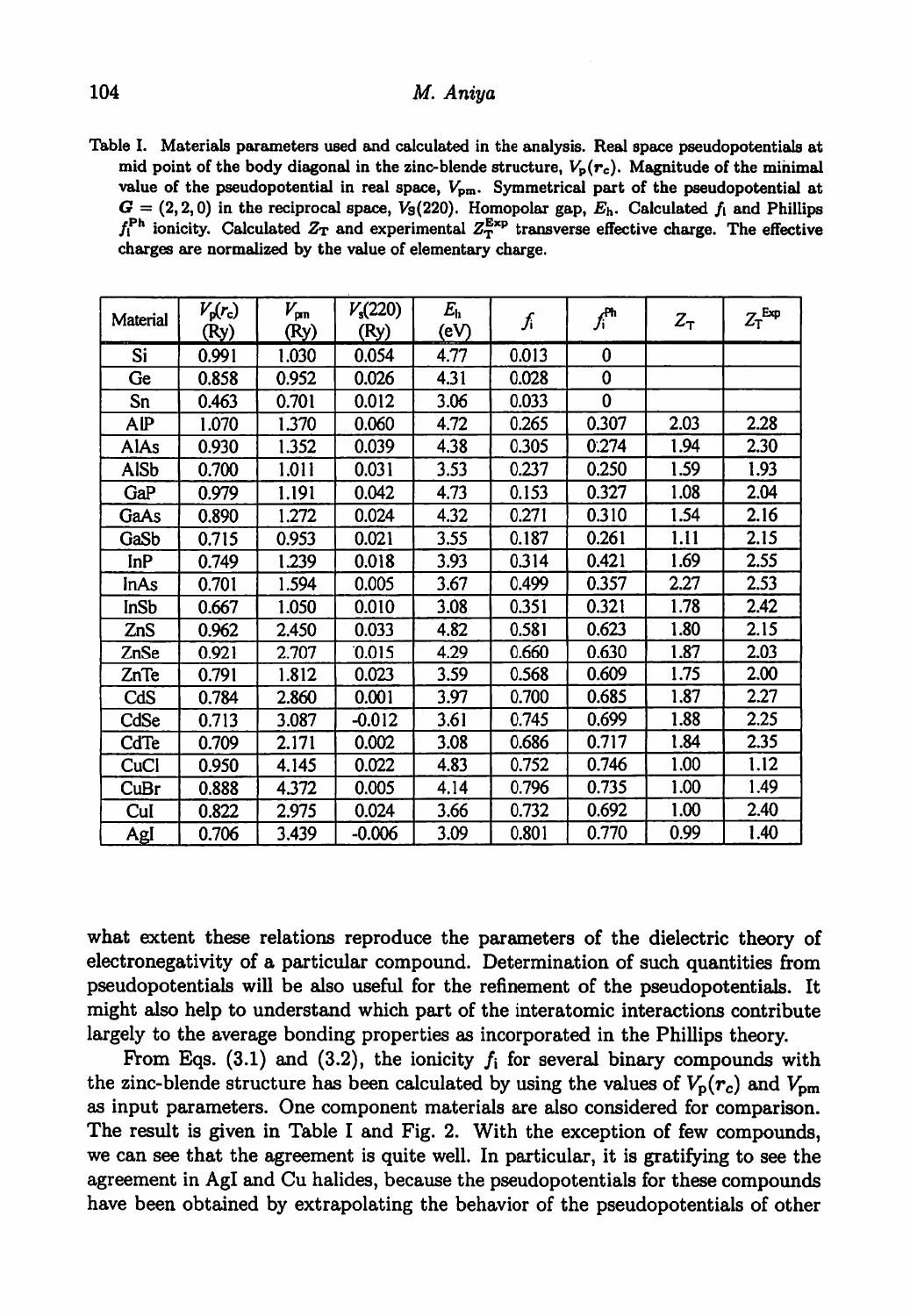

Fig. 2. Comparison between the calculated  $f_i$  and the Phillips  $f_i^{Ph}$  ionicity.

# $com $$ ompounds. $^{22)}$$

The Phillips ionicity is defined by<sup>7)</sup>

$$
f_{\rm i} = \frac{C^2}{E_{\rm h}^2 + C^2} \quad , \tag{3.3}
$$

where  $C$  is the heteropolar gap. The values of  $C$  have been calculated from Eqs. (3.1)  $-$  (3.3) by using the pseudopotentials as input parameters. The result shown in Fig. 3 indicates that the agreement with the values given by Phillips is good. However, the degree of deviation is somewhat larger when compared with Fig. 2. Probably, this difference arises from the fact that the asymmetric part of the interatomic interaction is more subtle than the symmetric part.

#### §4. Transverse effective charge

An expression for the transverse effective charge that depends on the ionicity has been derived by Tomoyose.<sup>23)</sup> It is given by

$$
Z_{\rm T} = \frac{\Delta Z}{2} + 4N_{\rm V} \frac{(1-\delta)[f_{\rm i}(1-f_{\rm i})]^{1/2}}{4(1-\delta)^2(1-f_{\rm i})+f_{\rm i}} \quad , \tag{4.1}
$$

where

$$
\delta = \frac{2V_{\rm S}(220)}{E_{\rm h}} \quad , \tag{4.2}
$$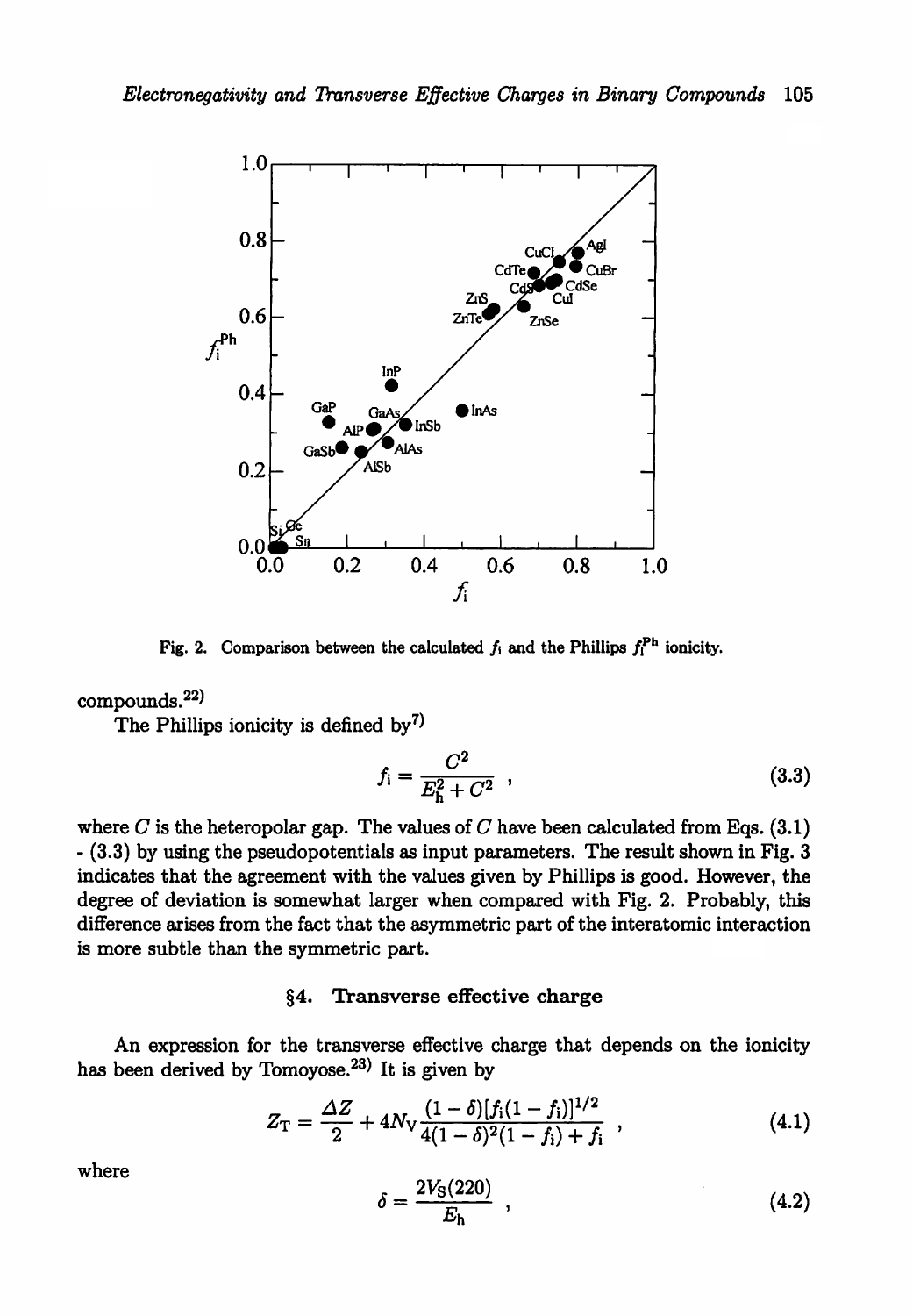

Fig. 3. Comparison between the calculated C and Phillips  $C^{\text{Ph}}$  heteropolar gap.

and

$$
\Delta Z = Z_{\text{cation}} + Z_{\text{anion}} \tag{4.3}
$$

In the above expressions,  $\Delta Z$  is the difference of the valence between cations and anions.  $N_V = 4$  is the number of valence electrons per atom.  $V_S (220)$  is the value of the pseudopotential at  $G = (2,2,0)$  in the reciprocal space.

The values of  $Z_T$  have been calculated by using the ionicity determined in the previous section. The values of  $V<sub>S</sub>(200)$  are given in Table I. For the values of  $Z<sub>cation</sub>$ and  $Z_{\text{anion}}$ , nominal values for III-V, II-VI and I-VII compounds are used. The results of the calculations are shown in Table I and Fig. 4. We can see that the agreement is not good. The calculated values are systematically smaller than the experimental values.<sup>24),25</sup>) Moreover, we can not see any chemical trend in the calculated values. This discrepancy may be due to several factors. The first is the use of nominal values for the valence. Concerning this point, Wakamura<sup>26)</sup> has suggested that the valence in certain compounds is shifted systematically. The second factor is the use of  $N_V = 4$  for the number of valence electrons per atom. For the case of superionic materials, it has been suggested that the effective number of valence electrons might differ from the usual 8 electrons per atom pair rule, due to the contribution of delectrons.27) The discrepancies observed for Agl and Cu halides may be largely due to these two factors. The third factor is the approximation used in the derivation of  $Z_T$ . The fourth factor arises possibly from the inadequacy of the pseudopotential used. Inspection of Figs. 2-4, suggests that the pseudopotentials of some compounds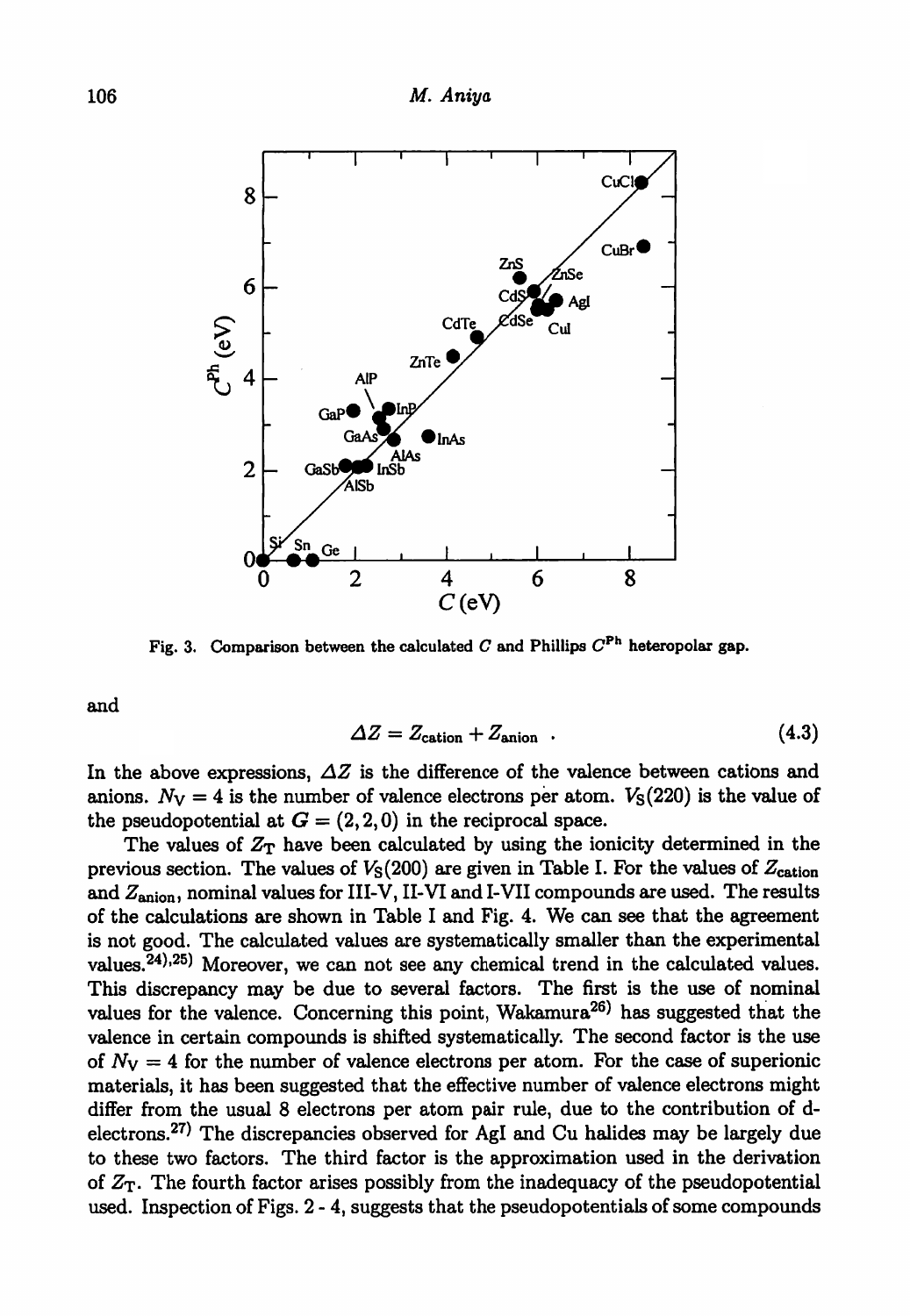

Fig. 4. Comparison between the calculated  $Z_T$  and the experimental  $Z_T^{\text{Exp}}$  values of the transverse effective charge. The effective charges are normalized by the value of elementary charge.

such as GaP need reconsideration.

## §5. Conclusion

The analyses presented in previous sections indicate that the pseudopotentials used in the previous studies are in general consistent with the dielectric theory of electronegativity, although some refinements are required. Concerning the trans verse effective charge, the analysis suggests the importance of the quantities such as effective valence and effective number of valence electrons.

### Acknowledgements

This work was supported in part by a Grant-in-Aid for Scientific Research from the Ministry of Education, Science, Sports and Culture of Japan.

#### References

- 1) M.L.Cohen, Ann.Rev.Mater.Sci. 14 (1984), 119.
- 2) M.Aniya, Solid State Ionics 70-71 (1994), 673.
- 3) M.Aniya, J.Phys.Chem.Solids 57 (1996), 1811.
- 4) M.O'Keeffe, Comments Solid State Phys. 7 (1977), 163.
- 5) H.Hayashi, M.Kobayashi and I.Yokota, Solid State Commun. 31 (1979), 847.
- 6) F.Shimojo, M.Aniya and K.Hoshino, J.Phys.Soc.Jpn. 73 (2004), 2148.